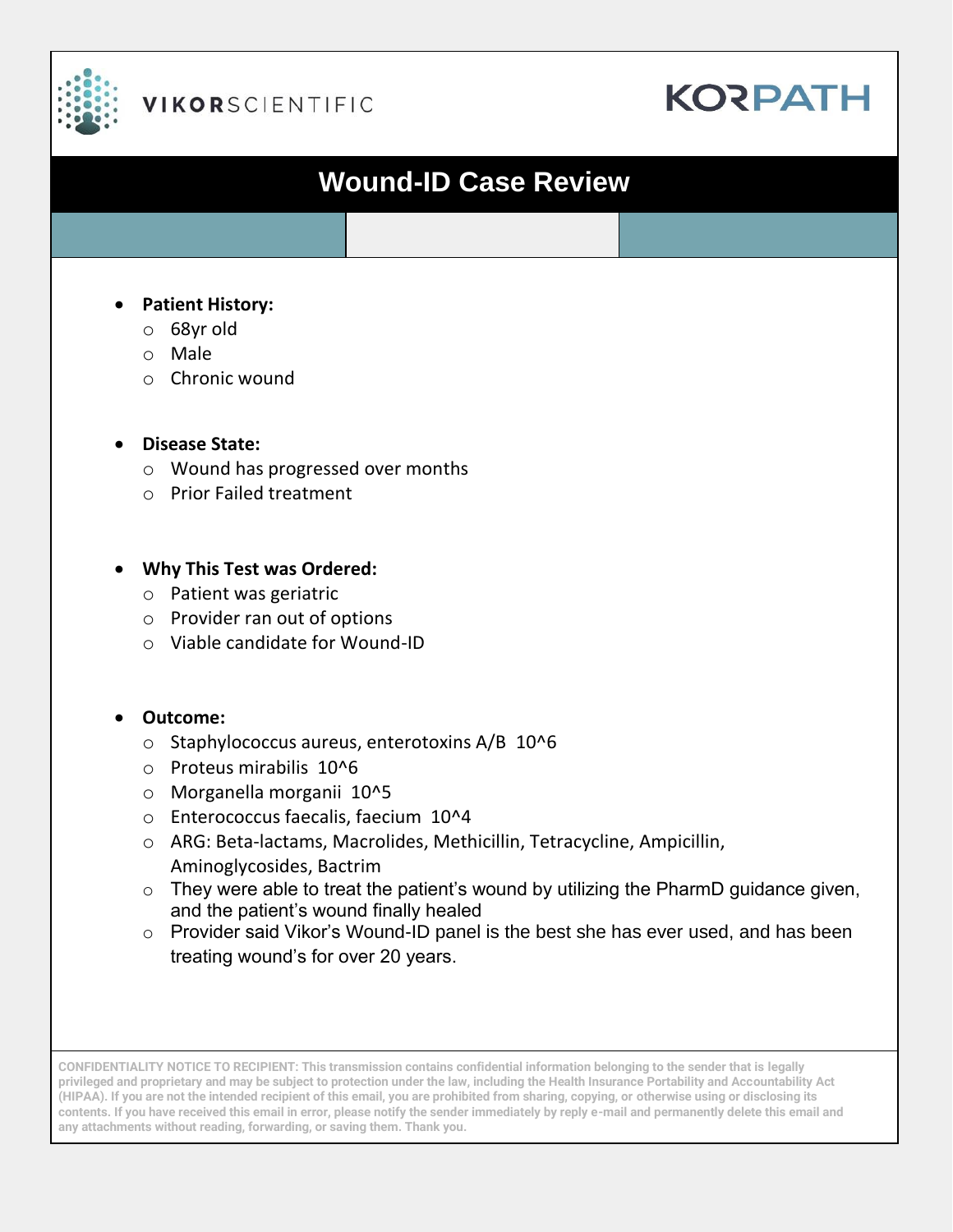**Notes**:



### **VIKOR**SCIENTIFIC

Charleston, SC 29403 Ph# (854) 429-1069• Fx# (833) 247-4091

#### Wound-ID™ Molecular Pathogen Report



**Facility Phone**:

**Facility Fax**:

| <b>PATHOGENS DETECTED</b><br>$1 \times 10^{6}$                |                                |         |                                   | <b>RESISTANCE GENES DETECTED &amp;</b><br><b>POTENTIAL MED CLASS AFFECTED</b> |  |  |
|---------------------------------------------------------------|--------------------------------|---------|-----------------------------------|-------------------------------------------------------------------------------|--|--|
| Staphylococcus aureus,<br>enterotoxins A/B                    | Cells/mL                       | 47.366% | VEB, blaNDM-1,                    |                                                                               |  |  |
| Proteus mirabilis                                             | $1 \times 10^{6}$<br>Cells/ml  | 47.366% | OXA-1, GES                        | Beta-lactams                                                                  |  |  |
| Morganella morganii                                           | $1 \times 10^{6}$<br>Cells/mL  | 4.737%  | ermB                              | <b>Macrolides</b>                                                             |  |  |
| Enterococcus faecalis, faecium                                | $1 \times 10^{4}$<br>Cells/mL  | 0.474%  | mecA                              | Methicillin                                                                   |  |  |
| Corynebacterium jeikeium, striatum                            | $1 \times 10^{4}3$<br>Cells/mL | 0.047%  |                                   |                                                                               |  |  |
| Peptoniphilus harei, ivorii                                   | $1 \times 10^{4}2$<br>Cells/mL | 0.005%  | tetM                              | Tetracycline                                                                  |  |  |
| Peptostreptococcus prevotii,<br>anaerobius, asaccharolyticus, | $1 \times 10^{2}$              |         | ampC, ACC, DHA,<br><b>ACT/MIR</b> | Ampicillin                                                                    |  |  |
| magnus                                                        | Cells/mL                       | 0.005%  | aac6-1b/aacA4, $ant(3)$ ,         | Aminoglycosides                                                               |  |  |

#### **RESISTANCE GENES DETECTED & POTENTIAL MED CLASS AFFECTED**

**Received Date**: 03-01-2021 **Sample Type**: Wound Swab

| VEB, blaNDM-1,<br>OXA-1, GES                        | Beta-lactams    |  |
|-----------------------------------------------------|-----------------|--|
| ermB                                                | Macrolides      |  |
| mecA                                                | Methicillin     |  |
| tetM                                                | Tetracycline    |  |
| ampC, ACC, DHA,<br><b>ACT/MIR</b>                   | Ampicillin      |  |
| $aac6-1b/aacA4$ , $ant(3)$ ,<br>aph(A6), aac6-1b-cr | Aminoglycosides |  |
| SULL, DFRA                                          | <b>Bactrim</b>  |  |

### **ABXAssistTM Pharmacy Guidance**

**Electronically approved on 03-03-2021 by: Robin Ritter • Email: pharmconsult@vikorscientific.com • Phone: 1.888.964.2141**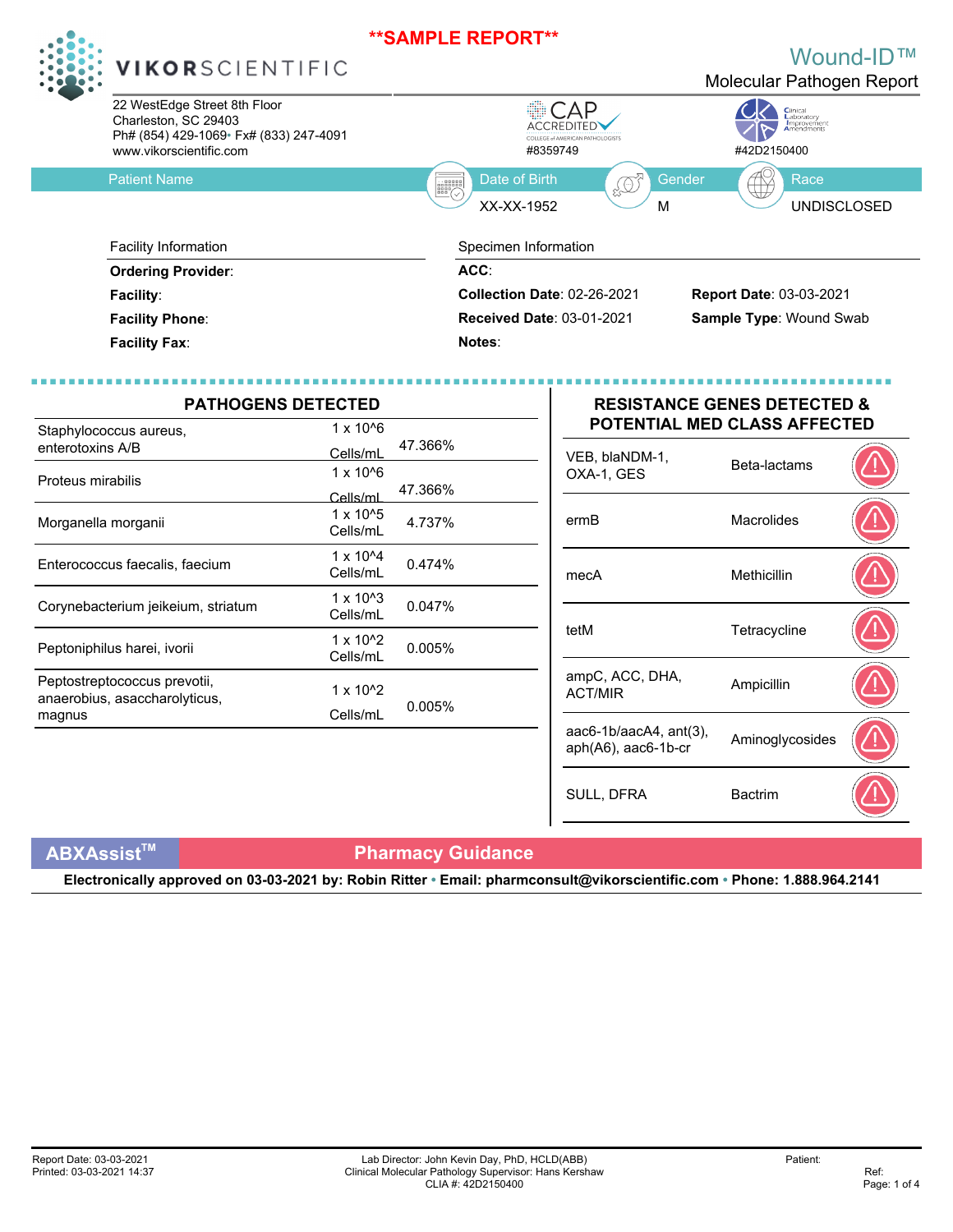

**VEDICATION REVIEW** 

## **VIKOR**SCIENTIFIC

Wound-ID™



|                   | Medication                      | Route | Dose                                                                                                                                                                                                                                                                                                                                   |
|-------------------|---------------------------------|-------|----------------------------------------------------------------------------------------------------------------------------------------------------------------------------------------------------------------------------------------------------------------------------------------------------------------------------------------|
| <b>FIRST LINE</b> | sulfamethoxazole / trimethoprim | oral  | 1-2 DS tabs bid x5-14 days                                                                                                                                                                                                                                                                                                             |
|                   |                                 |       | Considerations: (MRSA) most CA-MRSA are susceptible, resistance to<br>sulfa is not tested for Staph; avoid use with sulfa allergy, CrCl 15-30<br>reduce dose 50%, CrCl<15 avoid use, avoid use in asthma patients<br>and pregnancy, avoid use with warfarin.                                                                           |
|                   | <b>AND</b>                      |       |                                                                                                                                                                                                                                                                                                                                        |
|                   | <b>levofloxacin</b>             | oral  | 500-750mg PO/IV gd x7-14 days                                                                                                                                                                                                                                                                                                          |
|                   |                                 |       | Considerations: (Proteus, Morganella, Enterococcus) Black box<br>warning for tendinitis and tendon rupture, peripheral neuropathy, and<br>CNS effects such as anxiety, confusion, depression, hallucinations,<br>may cause blood glucose disturbances, especially in elderly and renal<br>impaired, adjust dose with renal impairment. |
|                   | OR.                             |       |                                                                                                                                                                                                                                                                                                                                        |
|                   | amoxicillin / clavulanate       | oral  | 875/125mg bid x7-14 days PLUS ceftriaxone 1g IM/IV q24h (combo<br>recommended to overcome potential resistance detected)                                                                                                                                                                                                               |
|                   |                                 |       | Considerations: (Proteus, Morganella, Enterococcus) Adjust dose with<br>renal impairment, avoid use with penicillin allergy, take with food                                                                                                                                                                                            |

Report Date: 03-03-2021 Printed: 03-03-2021 14:37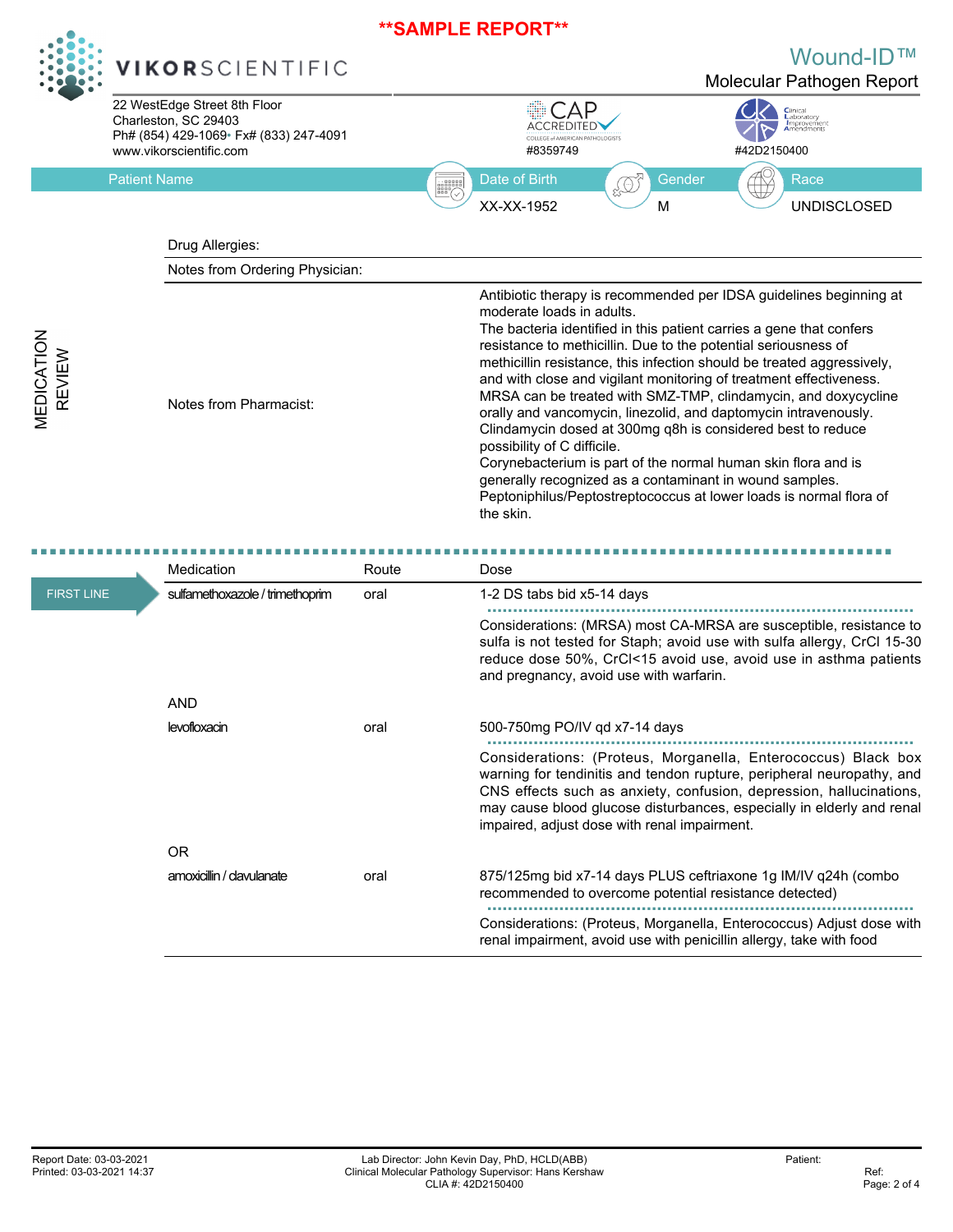

■ ■ ■ ■ ■ ■ ■ ■ ■ ■ ■ ■ ■ ■ ■ ■ ■ ■ ■ ■ ■ ■ ■ ■ ■ ■ ■ ■ ■ ■ ■ ■ ■ ■ ■ ■ ■ ■ ■ ■ ■ ■ ■ ■ ■ ■ ■ ■ ■ ■ ■ ■ ■ ■ ■ ■ ■ ■ ■ ■ ■ ■ ■ ■ ■ ■ ■ ■ ■ ■ ■ ■ ■ ■ ■ ■ ■ ■ ■ ■ ■ ■ ■ Considerations: Dosing dependent on renal function, goal trough 15-20mcg/ml, Caution in elderly, hearing impaired, renal impairment, No oral absorption

trough levels (PLUS Augmentin or levofloxacin; see above)

| Methodology | The infectious disease and antibiotic resistance detection panels are tested utilizing Real-time PCR technology to detect the presence of genes associated with pathogens and<br>antibiotic resistance via amplification of genomic DNA. Amplification and detection are performed using the Applied Biosystems™ QuantStudio™ 12K Flex Real-time PCR<br>system, which includes the QuantStudio™ 12k Software v1.3 and Thermo Fisher Scientific TagMan™ assays. The assays are preloaded onto TagMan™ OpenArray plates.                                                                                                                                                                                                                                                                                                                                                                                   |
|-------------|----------------------------------------------------------------------------------------------------------------------------------------------------------------------------------------------------------------------------------------------------------------------------------------------------------------------------------------------------------------------------------------------------------------------------------------------------------------------------------------------------------------------------------------------------------------------------------------------------------------------------------------------------------------------------------------------------------------------------------------------------------------------------------------------------------------------------------------------------------------------------------------------------------|
| Limitations | This test only detects microorganisms and antibiotic resistance (ABR) genes specified in the panel. ABR genes are detected in the specimen and are not specific to a detected<br>pathogen. ABR genes may be detected in bacterial strains not tested for in the panel.                                                                                                                                                                                                                                                                                                                                                                                                                                                                                                                                                                                                                                   |
|             | The resistance genes for Ampicillin, selected Extended-Spectrum-Betalactamases, Vancomycin, Carbapenems, Sulfonamide, Trimethoprim, Aminoglycosides and the<br>Quinolone gyrase groupings are assays customized by pooling the individual genes listed in the associated group. If listed as positive, this indicates that at least one of the<br>genes in the group was detected and the class of medication could have potential resistance.                                                                                                                                                                                                                                                                                                                                                                                                                                                           |
| Disclaimer  | This test was developed and its performance characteristics determined by Vikor Scientific™. It has not been cleared or approved by the FDA. The laboratory is regulated under<br>CLIA as qualified to perform high complexity testing. This test is used for clinical purposes. It should not be regarded as investigational or for research.                                                                                                                                                                                                                                                                                                                                                                                                                                                                                                                                                           |
|             | The treatment quidance listed in the report is based on infectious disease treatment references, the organisms detected, and genes known to contribute to medication<br>resistance. Important clinical information such as comorbidities, renal function, patient weight, platelet count, microbiology results, etc. may influence the overall appropriateness<br>of therapy. The provided quidance only takes drug allergies into account when they are provided and available to the pharmacist making the recommendation. The overall<br>appropriateness of therapy must be determined by the physician treating the patient. The provider has all the patient information necessary to make that determination and<br>should take the entire clinical presentation into account when making treatment decisions. Should the treating physician wish to discuss the provided quidance, the pharmacist |

is available for consult at the email and phone number provided.